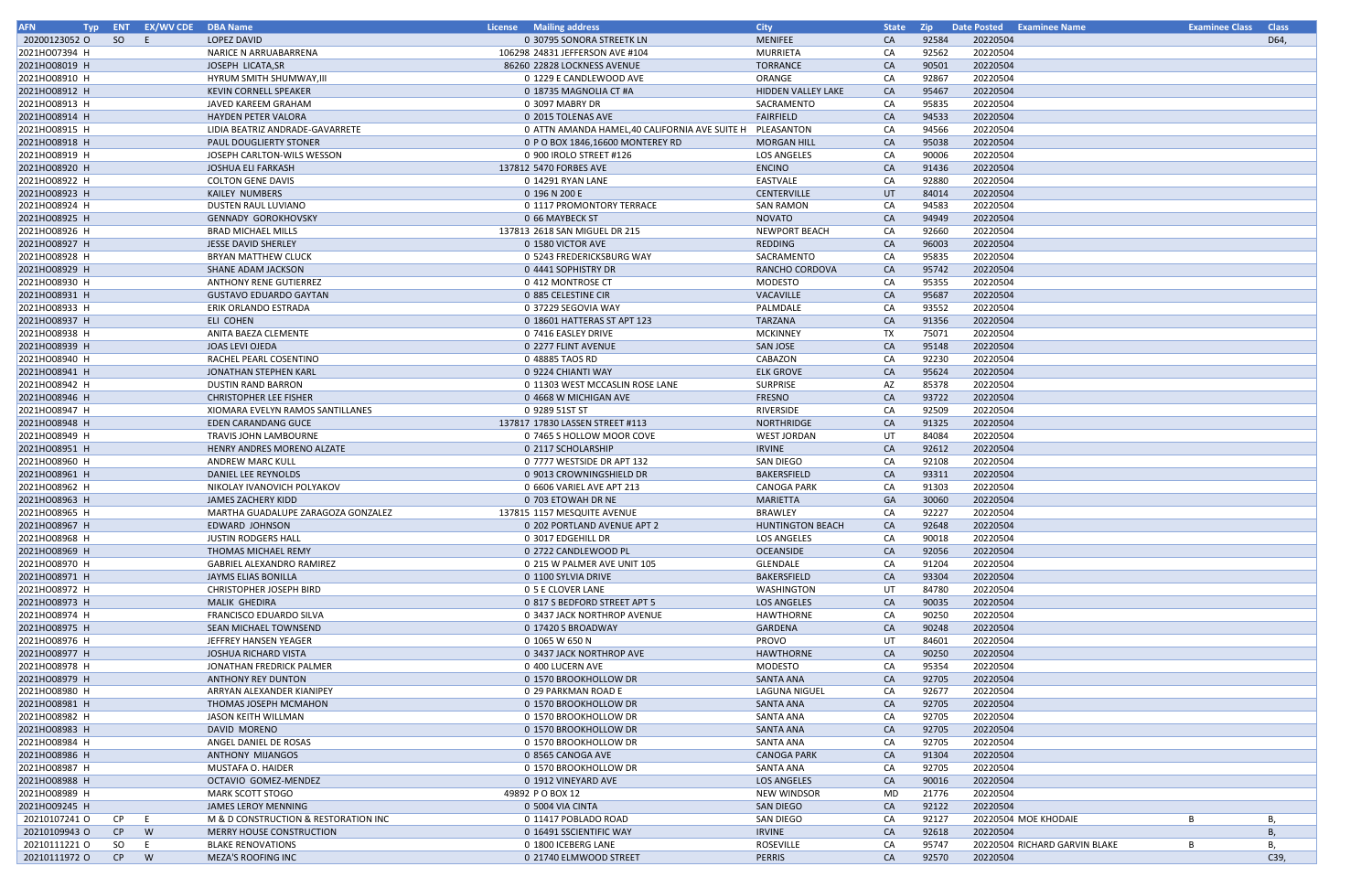| 20210112275 O | CP        | W        | HAPPY DRAIN GUYS & PLUMBING CORP                        | 0 4605 FAIR VALLEY DRIVE       | <b>FAIRFAX</b>            | VA        | 22033 | 20220504                              |                 | C36,            |
|---------------|-----------|----------|---------------------------------------------------------|--------------------------------|---------------------------|-----------|-------|---------------------------------------|-----------------|-----------------|
| 20210112345 O | CP        | E        | FIRST EMPIRE BUILDERS INC                               | 0 8341 DE SOTO AVE #17         | <b>CANOGA PARK</b>        | <b>CA</b> | 91304 | 20220504 BIGLOU ASHUR                 | B               | <b>B</b> ,      |
|               |           |          |                                                         |                                |                           |           |       |                                       |                 |                 |
| 20210112568 O | LC        | W        | CITY POOL AND SPA CONSTRUCTION LLC                      | 1009743 5026 FIESTA AVENUE     | <b>TEMPLE CITY</b>        | CA        | 91780 | 20220504                              |                 | C53,            |
| 20210112795 O | SO        | E        | <b>GONZALEZ JOHAN TILE &amp; GRANITE</b>                | 0 32857 VALLEY VIEW            | <b>LAKE ELSINORE</b>      | CA        | 92530 | 20220504                              |                 | C54,            |
| 20210112977 O | <b>CP</b> | E        | HERRERA CONSTRUCTION AND DESIGN INC                     | 0 3453 LOS MOCHIS WAY          | <b>OCEANSIDE</b>          | CA        | 92056 | 20220504 JOSHUA HERRERA               | B               | B,              |
| 20210113342 O | SO        | -E       | PATTERSON PAINTING                                      | 0 2628 CENTRAL AVENUE          | ALAMEDA                   | CA        | 94501 | 20220504 TUCKER JAMES PATTERSON       | C <sub>33</sub> | C33,            |
| 20210113519 O | SO        | - E      | <b>JDM PAVING</b>                                       | 0 12841 JULIAN AVE             | LAKESIDE                  | CA        | 92040 | 20220504 JOE ANTHONY RAMIREZ          | C12             | C12,            |
| 20210113704 O | CP        | W        | APRICUS CONSTRUCTION INC                                | 0 11501 DUBLIN BLVD SUITE 200  | <b>DUBLIN</b>             | CA        | 94568 | 20220504                              |                 | В,              |
| 20210113778 O | <b>CP</b> | W        | <b>CHERRYTREE POOLS</b>                                 | 0 21430 STRATHERN ST UNIT A    | <b>CANOGA PARK</b>        | CA        | 91304 | 20220504                              |                 | C53,            |
| 20210114137 O | SO        | -E       | <b>FAST CUSTOM WELDING</b>                              | 0 6025 CAROL ST                | <b>SAN DIEGO</b>          | CA        | 92115 | 20220504 MATT BRIAN REID              | C60             | C60,            |
| 20210114405 O | SO        | - E      | LEDESMA STUCCO                                          | 0 617 RICHMAR AVE 218          | <b>SAN MARCOS</b>         | CA        | 92069 | 20220504 ANTONIO LEDESMA              | C35             | C35,            |
| 20210114879 O | CP        | - E      | HUIPE ROOFING INC                                       | 0 719 W WILSON ST G1           | <b>COSTA MESA</b>         | CA        | 92627 | 20220504                              |                 | C39,            |
|               |           |          |                                                         |                                | <b>SAN MARTIN</b>         |           | 95046 |                                       |                 |                 |
| 20210115736 O | CP        | W        | POWFUL CONSTRUCTION INC                                 | 0 12200 CENTER AVENUE          |                           | CA        |       | 20220504                              |                 | В,              |
| 20210115777 0 | LC        | <b>W</b> | <b>CELLSTO LLC</b>                                      | 0 1301 SOLANO BLVD SUITE 2335  | WESTLAKE                  | <b>TX</b> | 76262 | 20220504                              |                 | В,              |
| 20210115884 O | LC        | W        | 3 B H CONSTRUCTION LLC                                  | 0 7304 BEVERL BLVD SUITE 112   | <b>LOS ANGELES</b>        | CA        | 90036 | 20220504                              |                 | В,              |
| 20210116199 O | LC        | <b>W</b> | QCSLLC                                                  | 0 504 N PHILLIPPI ST           | <b>BOISE</b>              | ID        | 83706 | 20220504                              |                 | C10, C20,       |
| 20210116257 O | SO        | E        | TREE BOSS THE                                           | 0 3513 MONROE DRIVE            | YUBA CITY                 | CA        | 95993 | 20220504                              |                 | D49,            |
| 20210116715 O | CP        | <b>W</b> | <b>AVANT CONSTRUCTION</b>                               | 0 850 W FOOTHILL BLVD #17      | <b>AZUSA</b>              | CA        | 91702 | 20220504                              |                 | В,              |
| 20210116873 O | <b>CP</b> | W        | PARRISH DESIGN & CONSTRUCTION INC                       | 0 2255 JOSHUA TREE WAY         | <b>WEST COVINA</b>        | CA        | 91791 | 20220504                              |                 | В,              |
| 20210116934 O | LC        | <b>W</b> | <b>EMH CONSTRUCTION LLC</b>                             | 0 6790 OBSIDIAN PLACE          | CARLSBAD                  | CA        | 92009 | 20220504                              |                 | B               |
| 20210117081 O | CP        | W        | J C P FIRE PROTECTION INC                               | 0 2226 FAIRFIELD AVE           | <b>FAIRFIELD</b>          | CA        | 94533 | 20220504                              |                 | C16,            |
| 20210117144 O | LC        | - E      | MILLER'S GENERAL BUILDING CONTRACTOR AND ASSOCIATES LLC | 0 3400 COTTAGE WAY SUITE G     | SACRAMENTO                | CA        | 95825 | 20220504 JUSTIN ALLEN MILLER          | -B              | <b>B</b> ,      |
|               |           |          |                                                         |                                |                           |           |       |                                       |                 |                 |
| 20210117498 O | LC        | W        | MOON VALLEY NURSERY OF CALIFORNIA LLC                   | 0 19820 N 7TH STREET SUITE 260 | <b>PHOENIX</b>            | AZ        | 85024 | 20220504                              |                 | C27, D49,       |
| 20210117559 O | CP        | W        | AF WOODWORKER INC                                       | 0 407 LAKEVIEW COURT           | <b>OAKLEY</b>             | CA        | 94561 | 20220504                              |                 | B               |
| 20210117655 O | LC        | W        | ALLTERIOR PAINTING LLC                                  | 0 524 PICCOLO                  | <b>IRVINE</b>             | CA        | 92620 | 20220504                              |                 | C33,            |
| 20210117670 O | CP        | W        | JQ MARBLE AND STONE INC                                 | 0 2029 S SUSAN ST              | <b>SANTA ANA</b>          | CA        | 92704 | 20220504                              |                 | C54,            |
| 20210117837 O | CP        | W        | FIRE METAL WELDING & MANUFACTURING INC                  | 0 1535 TIDELANDS AVENUE UNIT M | <b>NATIONAL CITY</b>      | CA        | 91950 | 20220504                              |                 | C60,            |
| 20210117951 0 | CP        | <b>W</b> | <b>ATLAS PAVERS CO</b>                                  | 972318 3148 CLAYTON ROAD       | CONCORD                   | CA        | 94519 | 20220504                              |                 | D06,            |
| 20210118078 O | CP        | E        | A-Z HEATING & AIR CONDITIONING INC                      | 0 243 N DALTON AVE APT 4       | <b>AZUSA</b>              | CA        | 91702 | 20220504 ALEX ARTURO CORTES FERREYRA  | C <sub>20</sub> | C20,            |
| 20210118084 O | CP        | E        | FIRST CLASS HEATING & COOLING INC                       | 0 2833 EATON ROAD #112         | <b>CHICO</b>              | CA        | 95973 | 20220504 STEPHEN BARRETT TEUTON       | C <sub>20</sub> | C20,            |
| 20210118376 O | LC        | W        | A P SOUND LLC                                           | 0 806 BEVERLY PARKWAY          | PENSACOLA                 | FL.       | 32505 | 20220504                              |                 | $C-7$ ,         |
| 20210118437 O | CP        | <b>W</b> | SOUTH COAST CONSTRUCTION                                | 0 5569 LESA ROAD               | LA MESA                   | CA        | 91942 | 20220504                              |                 |                 |
|               |           |          |                                                         |                                |                           |           |       |                                       |                 | B,              |
| 20210118458 O | <b>CP</b> | W        | LOPEZ QUALITY TREE CARE INC                             | 0 404 I AVENUE APT 9           | <b>NATIONAL CITY</b>      | CA        | 91950 | 20220504                              |                 | D49,            |
| 20210118499 O | CP        | <b>W</b> | <b>KYRO CONSTRUCTION INC</b>                            | 0 387 ARTHUR CIR               | <b>CORONA</b>             | CA        | 92879 | 20220504                              |                 | В,              |
| 20210118509 O | LC        | W        | <b>MANTIS GARDENS LLC</b>                               | 1041000 2301 LAREDO ROAD       | SACRAMENTO                | CA        | 95825 | 20220504                              |                 | C27,            |
| 20210118510 O | LC        | E.       | <b>STEVENSON BUILDERS</b>                               | 0 3334 N 20TH ST               | <b>PHOENIX</b>            | AZ        | 85016 | 20220504 MATTHEW FRANKLIN STEVENSON   | B               | B               |
| 20210118551 O | SO        | - E      | <b>J C V CONSTRUCTION</b>                               | 0 747 7TH ST                   | HOLLISTER                 | CA        | 95023 | 20220504 JUAN JOSE CEJA VACA          | B               | В,              |
| 20210118595 O | LC.       | <b>W</b> | RODRIGUEZ SAL LANDSCAPES LLC                            | 843795 1501 TITAN WAY          | <b>OROVILLE</b>           | CA        | 95966 | 20220504                              |                 | C <sub>27</sub> |
| 20210118663 O | SO.       | W        | PRUTER KRISTI DAWN                                      | 0 22483 MISSION HILLS LANE     | YORBA LINDA               | CA        | 92887 | 20220504                              |                 | $B, C-8$        |
| 20210118856 O | SO.       | E        | RLH PAINTING AND DECORATING                             | 0 PO BOX 568                   | <b>RIPON</b>              | CA        | 95366 | 20220504 RYAN LEE HOOGENDOORN         | C33             | C33,            |
| 20210118857 O | CP        | E.       | KW CONSTRUCTION INC                                     | 0 2537 MCNAMARA RD             | <b>MERCED</b>             | CA        | 95341 | 20220504 KEVIN JAMES WIBERT           |                 | В,              |
|               |           |          |                                                         | 0 22625 HAYES ST               | <b>PERRIS</b>             |           |       |                                       | B               |                 |
| 20210118858 O | CP        | - El     | SUNNY WEST CONSTRUCTION INC                             |                                |                           | CA        | 92570 | 20220504 ALMA YADIRA ANGUIANO         |                 | В,              |
| 20210118859 O | SO        | - E      | <b>HERITAGE CONSTRUCTION</b>                            | 0 11428 PEACH AVE              | <b>HESPERIA</b>           | CA        | 92345 | 20220504 JACOB GONZALEZ               | B               | В,              |
| 20210118860 O | SO        | -E.      | HAINES HEATING & AIR CONDITIONING                       | 0 64 VIA TERRANO               | RANCHO SANTA MARGARITA CA |           | 92688 | 20220504 ADAM HAINES                  | C <sub>20</sub> | C <sub>20</sub> |
| 20210118922 O | SO        | E        | AVINA CONSTRUCTION                                      | 0 2774 BURTON DR               | CAMBRIA                   | CA        | 93428 | 20220504 JORGE IVAN AVINA             |                 | В,              |
| 20210118923 O | SO        | -E.      | <b>PROWORKS PAINTING</b>                                | 0 3240 S WHITE RD #141         | <b>SAN JOSE</b>           | CA        | 95148 | 20220504 THOMAS MICHAEL MEZA          | C33             | C33,            |
| 20210118957 O | SO        | - E      | <b>BRAGUNIER CONSTRUCTION</b>                           | 0 1306 PARKHILL CT             | CAMARILLO                 | CA        | 93010 | 20220504 STEVE THOMAS BRAGUNIER       | B               | В,              |
| 20210118983 O | CP        | E        | MMO GENERAL CONSTRUCTION INC                            | 0 1204 W 51 PLACE              | <b>LOS ANGELES</b>        | CA        | 90037 | 20220504 MANUEL ORTIZ CHAVEZ          | B               | B               |
| 20210119001 O | LC        | E.       | <b>TEST CONSTRUCTION</b>                                | 0 63254 OLD MILITARY RD        | <b>PEARL RIVER</b>        | LA        | 70452 | 20220504 DARRIN RAY WAGNER            | B               | В,              |
| 20210119002 O | LC        | E        | <b>GOLDEN VALE CONSTRUCTION LLC</b>                     | 0 1309 26TH AVE #3             | <b>SAN FRANCISCO</b>      | CA        | 94122 | 20220504 TIMOTHY BRIAN FALVEY         | B               | В,              |
| 20210119003 O |           | E        | <b>H &amp; H DIRTWORKS LLC</b>                          | 0 P O BOX 2122                 | LUCERNE VALLEY            |           | 92356 | 20220504                              |                 | C12,            |
|               | LC        |          |                                                         |                                |                           | CA        |       |                                       |                 |                 |
| 20210119068 O | CP        | <b>W</b> | ASHPRO NETWORKS INC                                     | 0 13342 BURTON STREET          | PANORAMA CITY             | CA        | 91402 | 20220504                              |                 | $C-7$ ,         |
| 20210119092 O | PA        | - W      | TUKIA CONSTRUCTION A PARTNERSHIP                        | 0 1664 N SAN ANTONIO AVE       | <b>POMONA</b>             | CA        | 91767 | 20220504                              |                 | В,              |
| 20210119103 O | CP        | W        | A-P-L GLASS WINDOWS                                     | 0 750 E GARVEY AVE SUITE B     | <b>MONTEREY PARK</b>      | CA        | 91755 | 20220504                              |                 | C17,            |
| 20210119131 0 | CP        | E        | <b>SOL'S CONCRETE</b>                                   | 0 2656 1ST ST APT 316          | <b>NAPA</b>               | CA        | 94558 | 20220504                              |                 | $C-8$ ,         |
| 20210119133 O | SO        | -E.      | COOL CAT HEATING AND AIR CONDITIONING                   | 0 PO BOX 231361                | <b>ENCINITAS</b>          | CA        | 92023 | 20220504 JONATHAN GREGORY METCHIKOFF  | C <sub>20</sub> | C20,            |
| 20210119134 O | SO        | - E      | <b>COTA GLASS</b>                                       | 0 1735 20TH AVE                | <b>SAN FRANCISCO</b>      | CA        | 94122 | 20220504 RYAN THOMAS MOKRES           | C17             | C17,            |
| 20210119136 O | SO        | -E.      | VILLA CONCRETE SOLUTIONS                                | 0 74 EASTWOOD DRIVE            | <b>SAN FRANCISCO</b>      | CA        | 94112 | 20220504 JORGE NOE VILLATORO BARDALES | $C-8$           | $C-8$ ,         |
| 20210119140 O | CP        | E        | FIRST QUALITY GLASS INC                                 | 0 13511 SHOUP AVE              | HAWTHORNE                 | CA        | 90250 | 20220504 RAFAEL VICTOR LOPES MOREIRA  | C17             | C17,            |
| 20210119146 O | SO        | E        | <b>RICK CUSTOM CONSTRUCTION</b>                         | 0 525 ROLPH ST                 | <b>SAN FRANCISCO</b>      | CA        | 94112 | 20220504 RICARDO HERRERA              | B               | В,              |
| 20210119150 O | CP        | E        | MRT LANDSCAPE CONCTRACTORS INC                          | 0 1168 BAYWOOD DR APT #4       | PETALUMA                  | CA        | 94954 | 20220504 JUAN DIEGO MACIAS DUARTE     | C <sub>27</sub> | C27,            |
|               |           |          |                                                         |                                |                           |           |       |                                       |                 |                 |
| 20210119151 O | SO        | $-E$     | <b>NUMA GARDENS</b>                                     | 0 6898 SHEARWATER DRIVE        | <b>SAN JOSE</b>           | CA        | 95120 | 20220504                              |                 | C27,            |
| 20210119153 O | CP.       | E        | DUARTE DEMOLITION                                       | 0 603 FERN ST                  | <b>ESCONDIDO</b>          | CA        | 92027 | 20220504 CESAR DUARTE                 | C <sub>21</sub> | C <sub>21</sub> |
| 20210119155 O | SO        | -E.      | LE NGUYEN HUU                                           | 0 5114 W 1ST ST UNIT C         | <b>SANTA ANA</b>          | CA        | 92703 | 20220504 NGUYEN HUU LE                | C <sub>20</sub> | C20,            |
| 20210119159 O | SO        | E.       | SURF CITY PAINTING AND REPAIR                           | 0 5904 WARNER AVE STE 116      | <b>HUNTINGTON BEACH</b>   | CA        | 92649 | 20220504 CHAD ALAN TROXEL             | C33             | C33,            |
| 20210119160 O | CP        | <b>W</b> | EARTH CARE DESIGN AND CONSTRUCTION INC                  | 1067627 10148 ADAM AVENUE      | <b>GRASS VALLEY</b>       | CA        | 95945 | 20220504                              |                 | <b>B</b> ,      |